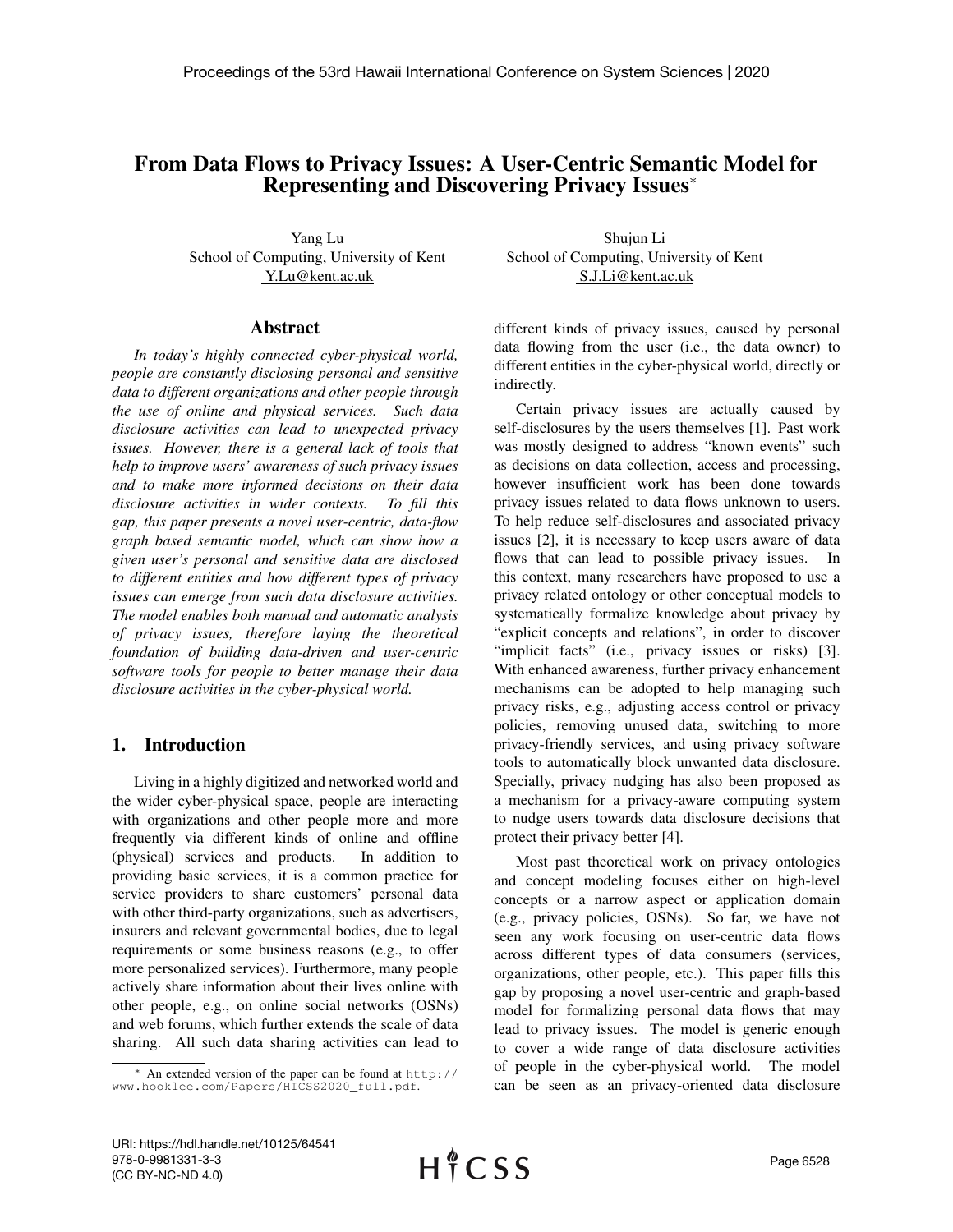ontology, allowing manual and automatic analysis of known and unknown privacy issues represented as special topological patterns on a directed graph. The model lays the theoretical foundation of software tools that can be used by individual users (i.e., data owners rather than organizations and researchers) themselves to monitor their data disclosure activities and help provide opportunities to adapt their behaviors towards a better trade-off between privacy protection and values gained through data disclosures.

The rest of the paper is organized as follows. Section [2](#page-1-0) defines the proposed model in details. A number of case studies in two application categories are discussed in Section [3,](#page-3-0) in order to demonstrate how the proposed model can be used to identify different types of privacy issues. In Section [4,](#page-5-0) we discuss how automated semantic reasoning can be done based on the proposed model, which can be implemented with existing web ontology tools. Other related works and possible future directions are discussed in Sections [5](#page-7-0) and [6.](#page-8-0)

## <span id="page-1-0"></span>2. The proposed model

In this section, we first give two example scenarios about privacy issues related to data disclosures, to illustrate what real-world problems the proposed model aims at solving. Then, we formally explain basic concepts behind the proposed graph model. Finally, we show how privacy issues can be studied by analyzing different types of edges in the proposed graph model.

## 2.1. Example scenarios

As stated, the proposed model aims at empowering users with more knowledge (i.e., awareness) on their data disclosure activities and automated tools to detect potential privacy issues that will be neglected otherwise. Thus, it is expected that the model can be used to help users make more informed data disclosure decisions in different scenarios such as the following ones.

Scenario 1: Data released to service providers. Alice uses different travel services to arrange her trip to China. She has to share certain personal information with almost all such services without a clear understanding of what organizations behind those services actually see the data. Due to propagation among service providers, she worries her data containing sensitive attributes may end up with some organizations she distrusts. What's more, particular combinations of attributes may cause identification. She would like to prevent that from happening.

Scenario 2: Data released to other people. Alice uses online social media nearly every day to record her life. She interacts with her family members, colleagues, friends and other people on Facebook, Twitter, and Instagram by sharing various contents. Now she is traveling in China and is eager to share the experience but her accurate positions (She is privacy cautious.). She worries the propagation of posts will make the landmark photos (shared on Instagram) and her real-time locations at the city or country level (shared on Facebook) viewed by the same people connected on different platforms. Besides, she wants to post travel-related contents with a group of people who are not on the working contact list. It will be helpful to have a tool monitoring data flows so that she can decide what to do in future.

#### 2.2. The model: basic concepts

<span id="page-1-1"></span>

Figure 1: The entity-type graph of proposed model

At a higher level of conceptualization, our proposed model can be formalized as a directed graph describing how personal data of people can *possibly* flow through (i.e., may be disclosed to) different types of entities in a cyber-physical world, as shown in Fig.  $1<sup>1</sup>$  $1<sup>1</sup>$ Mathematically, such a graph can be denoted by  $G =$  $(\mathcal{V}, \mathcal{E})$ , where  $\mathcal{V} = {\mathcal{V}_i}_{i=1}^M$  is a set of M nodes and each node  $V_i$  represents a specific type of entities with the same semantic meaning in our model (depicted by ellipses), and  $\mathcal{E} = {\{\mathcal{E}_j\}}_{j=1}^N$  is a set of N edges and each edge  $\mathcal{E}_i$  represents a specific type of relations between two entity types. Edges in  $G$  can be categorized into two different groups: edges representing *semantic relations* and edges representing *data flows* (depicted by solid and dashed arrows, respectively, in Fig. [1\)](#page-1-1). Note that in Fig. [1,](#page-1-1) when there is "..." included in the textual

<span id="page-1-2"></span><sup>1</sup>Names of edges in Fig. [1](#page-1-1) are not actually part of the conceptual model. They are used for enhancing readability and for informing naming of predicates in Table [1.](#page-6-0) The dashed edges are numbered to help discuss data flows in the rest of the paper.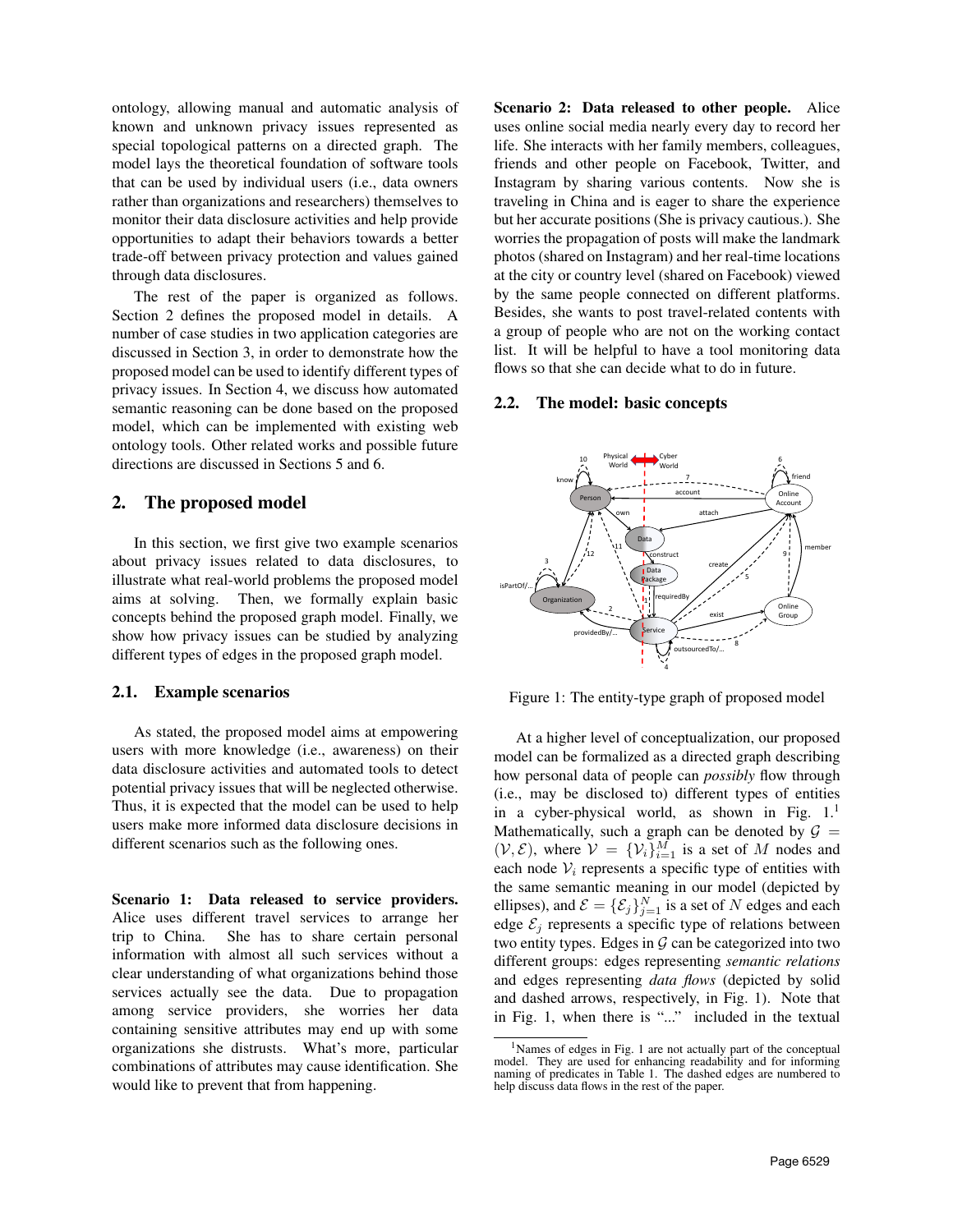label of an edge there should actually be multiple edges (only one is shown for the sake of simplicity) due to the existence of multiple semantic relations between the two corresponding entity types (e.g., a service is provided by a company but owned by another, which have different implications on data flows).

The *entity type level* graph  $G$  can only show entity types and *possible* relations between different entities, but not the actual entities and relations (e.g., concrete data flows between two organizations/people) that are what we need to work with for detecting and analyzing privacy issues. To this end, we will need *entity level* graphs. Each of such graphs is a *different* directed graph  $\mathbf{G} = (\mathbb{V}, \mathbb{E})$ , where  $\mathbb{V} = \{v | v \in \mathcal{V}_i, 1 \le i \le M\}$  is a set of nodes each representing an entity (i.e., an instance of a specific entity type / node in G) and  $\mathbb{E} = \{e | e \in$  $\mathcal{E}_i, 1 \leq j \leq N$  is a set of edges each representing a relation (i.e., an instance of a specific relation type / edge in  $G$ ). Some concrete examples of such entity level models/graphs will be given in Section [3.](#page-3-0)

The entity types can be categorized into three groups: 1) physical entities that exist only in the physical world; 2) cyber entities that exist only in the cyber world (from user's perspective); 3) hybrid entities that may exist in both cyber and/or physical world. In Fig. [1,](#page-1-1) the 7 different entity types are colored differently to show which group(s) each entity type belongs to (gray: physical, white: cyber, gradient: hybrid). In the following we explain what these types represent.

Person (P) stands for natural people in the physical world. The model is *user-centric*, i.e., about a special P entity "me" – the user for whom the model is built.

Data (D) refers to *atomic* data items about "me" (e.g., "my name"). Data entities may be by nature in the physical world, or in the cyber world, or in both worlds.

Service (S) refers to different physical and online services that serve people for a specific purpose (e.g., a travel agent helping people to book flights).

Data Package (DP) refers to specific combinations of data entities required by one or more services. In this model, DP entities can be seen as encapsulated data disclosed in a single transaction.

Organization (O) refers to organizations that relate to one or more services (e.g., service providers).

Online Account (OA) refers to "virtual identities" existing on online services.

Online Group (OG) refers to "virtual groups" of online accounts that exist on a specific online service.

### 2.3. The model: edges

As stated before, each edge (i.e., relation type) in the entity level graph  $G$ , and hence each edge (i.e., relation of a specific type) in an entity level graph  $G$ , belongs to one of two groups of edges (relations). We explain these two edge groups in greater details below.

The first edge group is about semantic relations that may or may not relate directly to personal data flows. For instance, the edge connecting entity types P and D means that the special P entity "me" owns some personal data items. Unlike the second group of edges that can cause immediate privacy impacts, the first group of edges help modeling the "evidence" about how and why data may flow among these entities.

The second edge group is about **data flows** from a source entity to a destination entity. Most edges in this group are accompanied by semantic relation edges in the first group because the latter constructs the reason why a data flow can possibly occur.

To facilitate future discussions on data flows, we introduce a more loosely defined concept "data flow edge type" (and simply "edge type" when ambiguity or confusion will not arise) denoted by  $E_j$ , the set of *all* data flow edges between a specific pair of entity types labeled by the same number  $j$  in Fig. [1.](#page-1-1) Accordingly, we use  $e_{i-k}$  to denote the k-th edge of the loose edge type  $E_j$  in an entity level graph  $G$ , in order to give each individual edge in G a unique label. Note that  $E_i$ can cover multiple edges in  $G$  and  $G$  (e.g., data flows between S and O entities) and it conceptually differs from  $\mathcal{E}_i$ .

The first data flow edge normally happens between DP and S entities, denoted by  $E_1$ . The edge type  $E_{12}$ refers to potential *bidirectional* data flows between P and O entities, mapped to different types of semantic relations between P and O entities, e.g., a person owns a company. The edge types  $E_5$  and  $E_8$  refer to data flows from an S entity to an OA or an OG entity. The edge type  $E_7$  refers to data flows from an OA to a P entity (i.e., a human user of an online account). The edge type  $E_{10}$ refers to data flows caused by social relationships among people (e.g., friendship and familial ties). The edge type  $E_{11}$  refers to data flows from an S entity directly to a person (i.e, not via an OA entity), e.g., a person can see public tweets on Twitter.

The relations and data flows represented by edges between people (P), services (S) and organizations (O) can be complicated in real world. Particularly, in Fig. [1](#page-1-1) for each edge (between S and O, from S to S and from O to O) there can be multiple different semantic relations and data flows, e.g., a service is provided by an organization (i.e., a service provider), a service is *outsourced to*, *supplied by* or *powered by* another service, an organization is *part of*, *in partnership with* or *invested by* another organization. In this work we do not intend to cover a complete list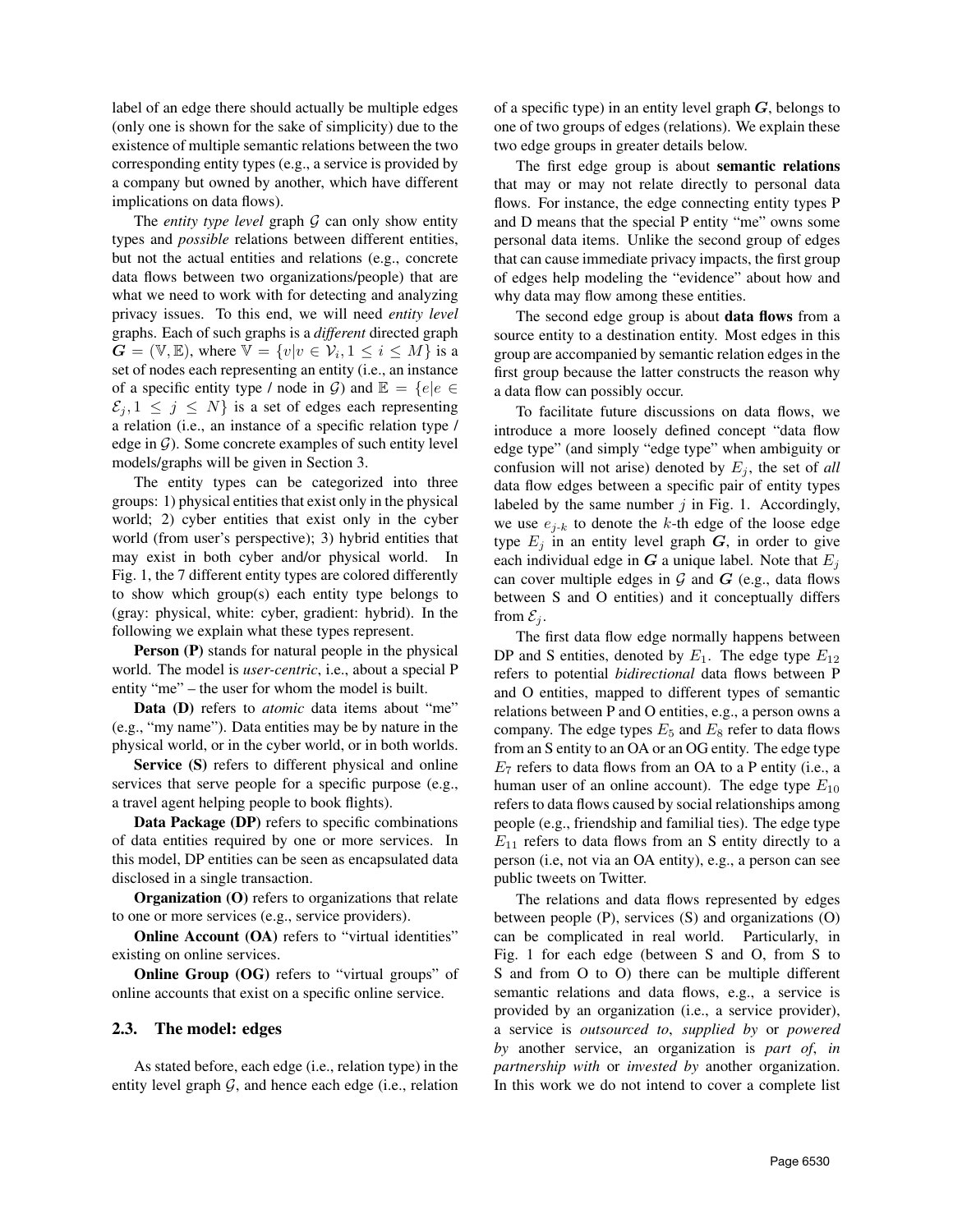of such complicated business relations, but focus on the conceptual abstraction needed to capture all such relations.

Unlike privacy issues caused by data collection activities of services, privacy issues of online communities (such as OSNs) are mostly related to how well users manage the visibility of personal data [\[5\]](#page-9-4). For instance, with "friends only" and "members only" as privacy settings, contents shared on private spaces can be viewed by friends and group members only. In our proposed model, the edges between OA, OG and P entities  $(E_5, \ldots, E_{10})$  describe how personal data can possibly flow among such entities.

### 2.4. "Topological" privacy issues

For a given user "me", if we can construct an *entity level* graph G, which shows relevant entities, semantic relations and data flows, we will be able to study a number of different types of privacy issues concerning this given user, e.g., if the user is disclosing too much information to a single service or organization, if the user has disclosed too much personal information to other people or the general public. Even when the graph  $G$  is incomplete, which is likely the case for most scenarios due to the lack of complete details about the user, some privacy issues may still be identified.

Within the proposed model, we can define an important concept: a "data-flow path" is a sequence of consecutive data flows (edges in an entity level graph  $G$ ). This concept allows us to map different "privacy issues" to certain *topological* patterns that are formed by one or more data-flow paths. Different privacy issues may share the same topological pattern but follow different edges or different edge types, e.g., one privacy issue may be related to one organization while another to a different organization. Beyond using the model to detect privacy issues, we can also try to quantify the risk of a given privacy issue and provide possible solutions to the user. Some concrete examples about such privacy issues will be discussed in the next section with a number of imaginary but realistic case studies. In addition to investigating privacy issues, it deserves mentioning that the proposed model can also find applications in other contexts, e.g., studying how personal data are consumed by online services (even if there are no privacy issue for any particular user).

## <span id="page-3-0"></span>3. Case studies

### 3.1. Privacy issues related to service providers

Figure [2](#page-3-1) shows the simplest model involving S and O entities: an online service  $\langle$  service 1 $\rangle$  connects to a service provider  $\langle$  provider 1 $\rangle$  by semantic relation edge *providedBy*, denoted by *providedBy*(service 1, provider 1). For instance, an  $E_1$  flow  $e_{1-1}$  at the beginning could cause an  $E_2$  flow  $e_{2-1}$  from  $\le$ service  $1>$  to  $\le$  provider  $1>$ , denoted as  $e_{1-1}$ (item 1, service 1) and  $e_{2-1}$ (service 1, provider 1) respectively. As a result, there is only one path  $p_1 = (e_{1-1}, e_{2-1})$  found from the source data  $\lt$ item 1 $>$  to the service provider  $\lt$  provider  $1>$  in the physical world<sup>[2](#page-3-2)</sup>. Such a simple path does not normally lead to any privacy issue since it merely describes what data items are needed for a service to happen. In the following examples, we will show how non-trivial real privacy issues can be identified on more complicated data flow graphs.

<span id="page-3-1"></span>

Figure 2: Example entity graph showing a data flow

<span id="page-3-3"></span>

Figure 3: Entity graph in provider hierarchies

In real world, data flows can take place within a corporate family (connected by the semantic relation *isPartOf*). Therefore, it may be the case that different data items flow among multiple service providers and aggregate at a single organization, which may be unknown to the user thus leading to a privacy issue. For instance, in Fig. [3,](#page-3-3) as  $\lt$ item 1  $>$  and  $\lt$ item 2  $>$ flow to  $\le$ service 1> and  $\le$ service 2> separately,  $E_2$ 

<span id="page-3-2"></span> $2$ The path is shown as a dotted line in Fig. [2](#page-3-1) from the source to the destination, ignoring the entities in the middle. The same hereinafter for other figures.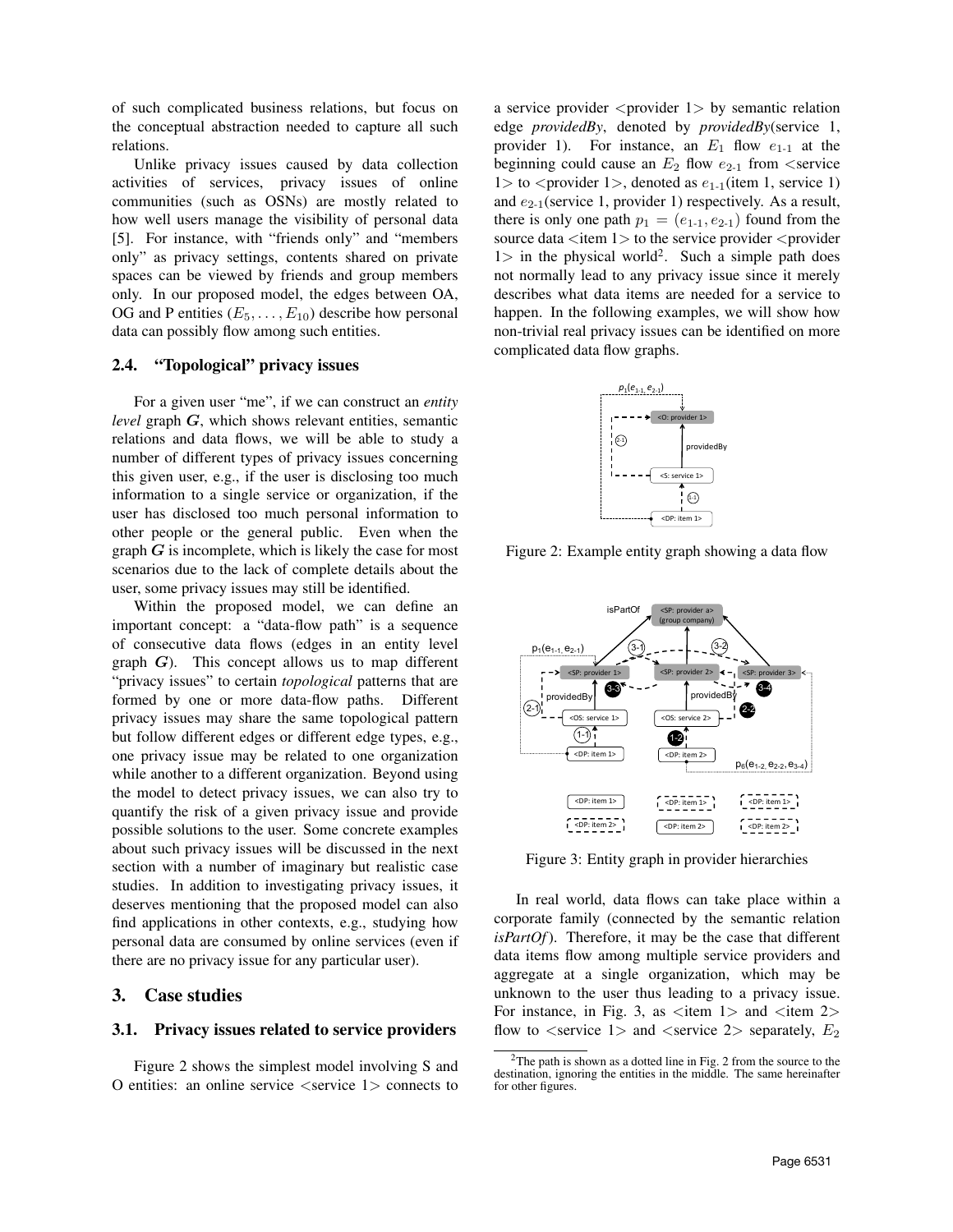flows  $e_{2-1}$ (service 1, provider 1) and  $e_{2-2}$ (service 2, provider 2) take place. Then,  $E_3$  flows follow such as  $e_{3-1}$ (provider 1, provider 2),  $e_{3-2}$ (provider 1, provider 3),  $e_{3-3}$ (provider 2, provider 1) and  $e_{3-4}$ (provider 2, provider 3). Similarly, paths can be found from data packages  $\langle$ item 1 $>$  and  $\langle$ item 2 $>$  to service providers,  $\epsilon$  <provider 1>,  $\epsilon$  <provider 2> and  $\epsilon$  and  $\epsilon$  and  $\epsilon$  3>, such as  $p_1 = (e_{1-1}, e_{2-1})$  and  $p_6 = (e_{1-2}, e_{2-2}, e_{3-4})$ . Here we use black and white edge labels to distinguish flows about different data packages containing two different data items. Inspecting the data flow graph, we see both data packages flow to the organization  $\langle$  provider a $\rangle$ , which may cause unknown disclosure of personal data.

Complex business models exist in the real world. Figure [4](#page-4-0) shows data flows among some business partners who jointly support online services. As shown in Fig. [4a](#page-4-0)), an  $E_4$  data flow  $e_{4-1}$ (service a, service b) can be found among the business partners connected by an *outsourcedTo* semantic relation edge. Based on an  $E_2$  flow  $e_{2-1}$ (service b, provider b) and the service ownership expressed with the semantic relation edge *belongTo*, an  $E_3$  flow  $e_{3-1}$ (provider b, provider a) can be identified. Similarly, Figure [4b](#page-4-0)) shows  $E_4$  flows that would incur due to the semantic relation edge *poweredBy* between online services, e.g.,  $e_{4-1}$ (service a, service 1) and  $e_{4-2}$ (service a, service 2), while in Fig. [4c](#page-4-0)), the only  $E_4$  flow  $e_{4-1}$ (service 1, service 2) is due to the semantic relation edge *suppliedBy* in between. If any of business relations between S and O entities are unknown, privacy concerns can arise.

To further illustrate how data flows in an entity level graph can be used to identify privacy issues, Figure [5](#page-5-1) shows a scenario where a customer (a P entity) books flight tickets and hotels via online services provided by organizations Booking.com and Agoda. Privacy restrictions may be given to data items on pre-defined labels, such as *sensitive data items are not allowed to share with more than 5 organizations*. For this purpose, data entities are categorized in the following groups: Profile (Name, Age, Gender, and Email), Event (Itinerary, Companion, Dates, and Spending), Location (Destination, Landmark), Sensitive (Health), and Entertainment (Tour, Food). Sensitive data such as medical certificates may be required and shared with third-party suppliers, in case travelers need special medical assistance during travel. As a result, data package  $\langle$  item 1 $\rangle$  will flow to eleven service providers along with paths  $p_1$  to  $p_{11}$ . For instance, paths  $p_1 = (e_{1\cdot 1}, e_{4\cdot 1}, e_{2\cdot 1}), p_2 = (e_{1\cdot 1}, e_{4\cdot 1}, e_{2\cdot 1}, e_{3\cdot 1})$  and  $p_{10} = (e_{1-1}, e_{4-1}, e_{2-1}, e_{3-9})$  can respectively lead data package <item 1> to <GoToGate>, <Booking> and <SuperSaver>. Besides, the Agoda hotel booking service may incur data flows to seven service providers

<span id="page-4-0"></span>

Figure 4: Example entity graphs of supply chains

(led by paths  $p_{12}$  to  $p_{18}$ ), such as  $p_{12} = (e_{1-2}, e_{2-2})$ and  $p_{13} = (e_{1\cdot 2}, e_{2\cdot 2}, e_{3\cdot 11})$  running to  $\langle$ Agoda $\rangle$  and <Kayak>. This may cause location privacy leakage if an O entity has the access to the user's  $\langle$ name $\rangle$  and <destination> simultaneously.

## 3.2. Unwanted disclosures to other people

In addition to privacy issues raised from data collection by service providers and data shared among services and organizations, online privacy issues may also be caused by unwanted data disclosures to other people e.g. on OSNs. Figure [6](#page-6-1) is an entity level graph showing how the P entity  $\langle me \rangle$  connects with other people through online and offline relations. Based on the friend relations between  $\langle$ fb\_abc $\rangle$  and  $\langle$ ig\_abc $\rangle$ ,  $E_6$ data flows such as  $e_{6-4}$ (fb\_abc, fb\_edward),  $e_{6-5}$ (ig\_abc, ig ed1989) could take place in the cyber space when "I" use Facebook and Instagram services and generate data flows  $e_{1-1}$ ,  $e_{5-1}$ ,  $e_{1-2}$  and  $e_{5-2}$ . Given the account ownership,  $E_7$  flows such as  $e_{7.4}$ (fb\_edward, edward) and  $e_{7-5}$ (ig\_ed1989, edward) will follow. Along with paths  $p_4 = (e_{1-1}, e_{5-1}, e_{6-4}, e_{7-4})$  and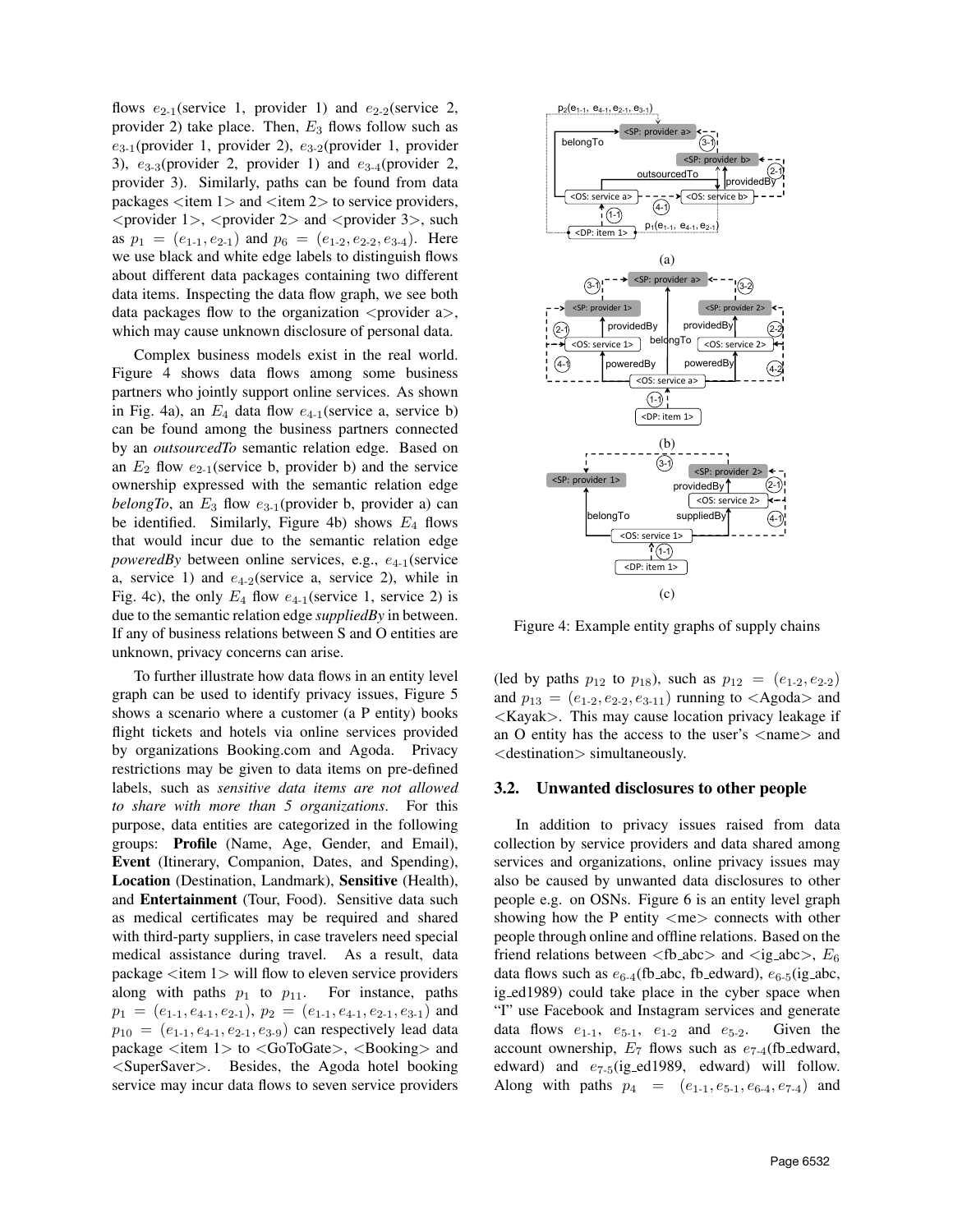<span id="page-5-1"></span>

Figure 5: An example entity graph about data sharing in the travel context

 $p_5 = (e_{1\cdot 2}, e_{5\cdot 2}, e_{6\cdot 5}, e_{7\cdot 5})$ , it shows that both data packages  $\langle$ item 1 $>$  and  $\langle$ item 2 $>$  will be disclosed to <edward>. Therefore, "my" current location may be inferred from the itinerary post on Facebook and landmark photos shared on Instagram during the trip.

Data visibility can be managed by privacy policies related to online friendships and memberships. As a result, privacy leakage could be caused when "I" permit unwanted access requests. Figure [7](#page-7-1) shows a scenario where online data are propagated across groups that have members in common. Through  $E_9$  flows  $e_{9-1}$ (fb\_travel, fb\_alice) and  $e_{9-2}$ (fb\_travel, fb\_bob), Alice and Bob can view <item 3> once "I" send it to the travel group. In some situations,  $\lt$ item  $3$  can be resent to other groups and cause the  $E_8$ flows, such a  $e_{8-2}$ (fb bob, fb writing) and  $e_{8-3}$ (fb carol, fb work). Through the following  $E_9$  and  $E_7$  flows,  $\epsilon$  item 3> may be disclosed wrong people through  $p_4$  =  $(e_{1\text{-}3}, e_{8\text{-}3}, e_{9\text{-}4}, e_{7\text{-}4}).$ 

## <span id="page-5-0"></span>4. Automated reasoning of privacy issues

Web ontology language (OWL) and semantic web rule language (SWRL) are widely utilized in specifying security and privacy policy constraints on data usage [\[6–](#page-9-5) [9\]](#page-9-6). In this section, we use OWL and SWRL to formalize our model and show how reasoning can be done to detect privacy issues *automatically*. For the sake of simplicity, in this section we will focus on a subset of the entity types and relations. We will also focus on only online services (OS) and service providers (SP), so will use OS for services (S) and SP for organizations (O).

Following OWL and SWRL, different components in the proposed model can be defined as classes, predicates (with domains and values) and instances, as shown in Table [1.](#page-6-0) With the ontology and semantic rules (Rules 1-10) developed in Protégé 4.0 we can implement an automated semantic reasoning engine. Through running the reasoner Pellet [\[10\]](#page-9-7) and description logic (DL) queries [\[11\]](#page-9-8) on the knowledge base, implicit relations (i.e., data flows) could be identified for privacy assessment and decision making purposes. Assuming that data flows to physical entities are likely causing privacy issues, privacy questions can be made to look for *finalFlowTo* (or *access*) in the result sets.

In dealing with scenarios related to service providers, DL queries are utilized to answer the following questions: *"where the sensitive information flows to?"* and *"who can access the user profile and location at the same time?"* Through reasoning on the semantic graph of Fig. [5,](#page-5-1) the engine shows that the number of service providers can be reduced by changing  $\langle$  flight booking $>$  to  $\langle$  flight agoda $>$  as the sensitive item  $\langle$  item 1 $\rangle$  will be shared with one single corporate group, as shown in Fig. [8.](#page-7-2) In a scenario about purchasing travel service packages, Figure [9](#page-7-3) shows the result of comparing two service packages by running queries to answer *"who can access the user profile and location at the same time?"* Given the demand for booking "flights + hotels", the result sets show that adopting Package 2 can better control the privacy risks. In this case, query services can enhance user privacy by splitting personal details contained in data flows.

Towards the privacy requirements in the scenarios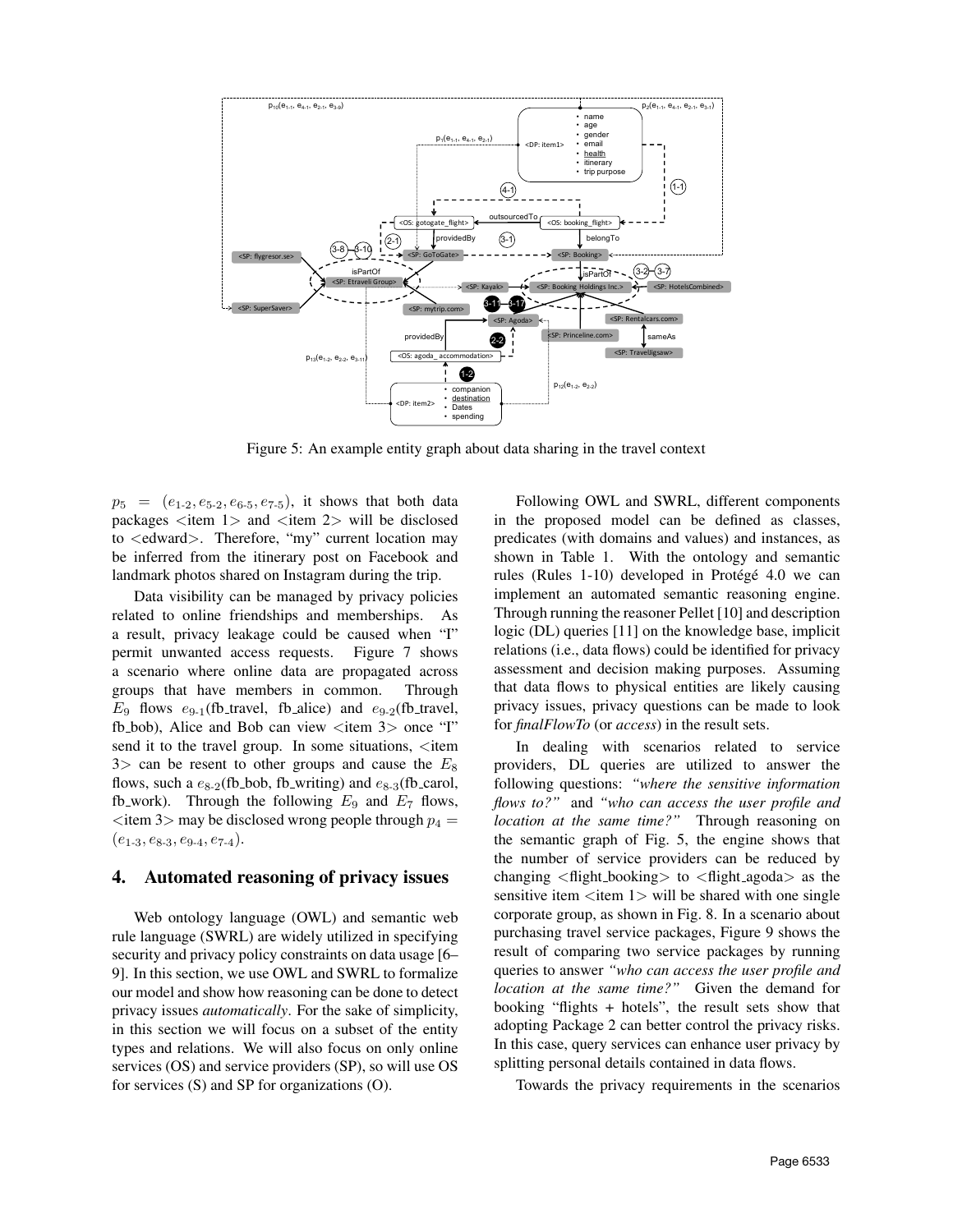<span id="page-6-1"></span>

Figure 6: An example entity graph showing unwanted data disclosure on OSNs

<span id="page-6-0"></span>

| Table 1: Definitions of classes, predicates and instances to represent different components of the proposed model |  |  |
|-------------------------------------------------------------------------------------------------------------------|--|--|
|                                                                                                                   |  |  |

| <b>Class (Domain)</b>         | <b>Predicate</b>                                                                     | Range                                                       | <b>Instance</b>                                                       |  |
|-------------------------------|--------------------------------------------------------------------------------------|-------------------------------------------------------------|-----------------------------------------------------------------------|--|
| Data_Package(DP)              | <i>flowTo</i><br><i>finalFlowTo</i><br>has                                           | OA, OG, OS<br>P, SP<br>D                                    | item1, item2, item3,                                                  |  |
| Data(D)                       | construct $(\leftrightarrow$ has)                                                    | DP                                                          | itinerary, email, name, date_of_birth,                                |  |
| Online_Account(OA) account    | friend                                                                               | P<br><b>OA</b>                                              | fb_alice, tw_dave, ig_ed1989,                                         |  |
| $Online_Group(\overline{OG})$ | member                                                                               | <b>OA</b>                                                   | fb_travel, fb_writing, fb_work,                                       |  |
| Online_Service(OS)            | belongTo<br>providedBy<br>outsourcedTo<br>poweredBy<br>suppliedBy<br>create<br>exist | SP<br>SP<br><b>OS</b><br><b>OS</b><br><b>OS</b><br>OА<br>OG | flight_booking, accommodation_agoda, facebook, twitter,<br>instagram, |  |
| Service_Provider(SP) isPartOf | $access \leftrightarrow finalFlowTo$                                                 | SP<br>DP                                                    | Booking, Agoda, TripAdvisor,                                          |  |
| Person(P)                     | know<br>$access \leftrightarrow finalFlowTo$                                         | P<br>DP                                                     | alice, bob, me, dave, edward,                                         |  |

concerning unwanted data disclosures to other people, DL queries can be applied to check things such as if someone else can access certain data combinations or if entertainment-related messages are disclosed to colleagues. As illustrated in Fig. [10,](#page-7-4) through querying on recipients *who can access two data types during the same period*, the system is expected to provide privacy suggestions such as *blocking Facebook account fb edward so as to stop such disclosure to Edward in the real world* (see Fig. [6\)](#page-6-1). Similarly, a DL query can be made to check if certain data will flow to unwanted groups (recipients). As a result, it shows  $\lt$ item 3 $>$  has breached personal privacy and thus demands for extra modification, like removing entertainment information from the Facebook post to  $<$  fb\_travel $>$ .

- 1. DP $(2d)$ , flowTo $(2d, 2s)$ , providedBy $(2s, 2p)$  $\rightarrow$ finalFlowTo(?d, ?p)
- 2. DP(?d), flowTo(?d, ?s), outsourcedTo(?s, ?s1), providedBy $(?s1, ?p) \rightarrow finalFlowTo(?d, ?p)$
- 3. DP(?d), flowTo(?d, ?s), poweredBy(?s, ?s1), providedBy(?s1, ?p) →finalFlowTo(?d, ?p)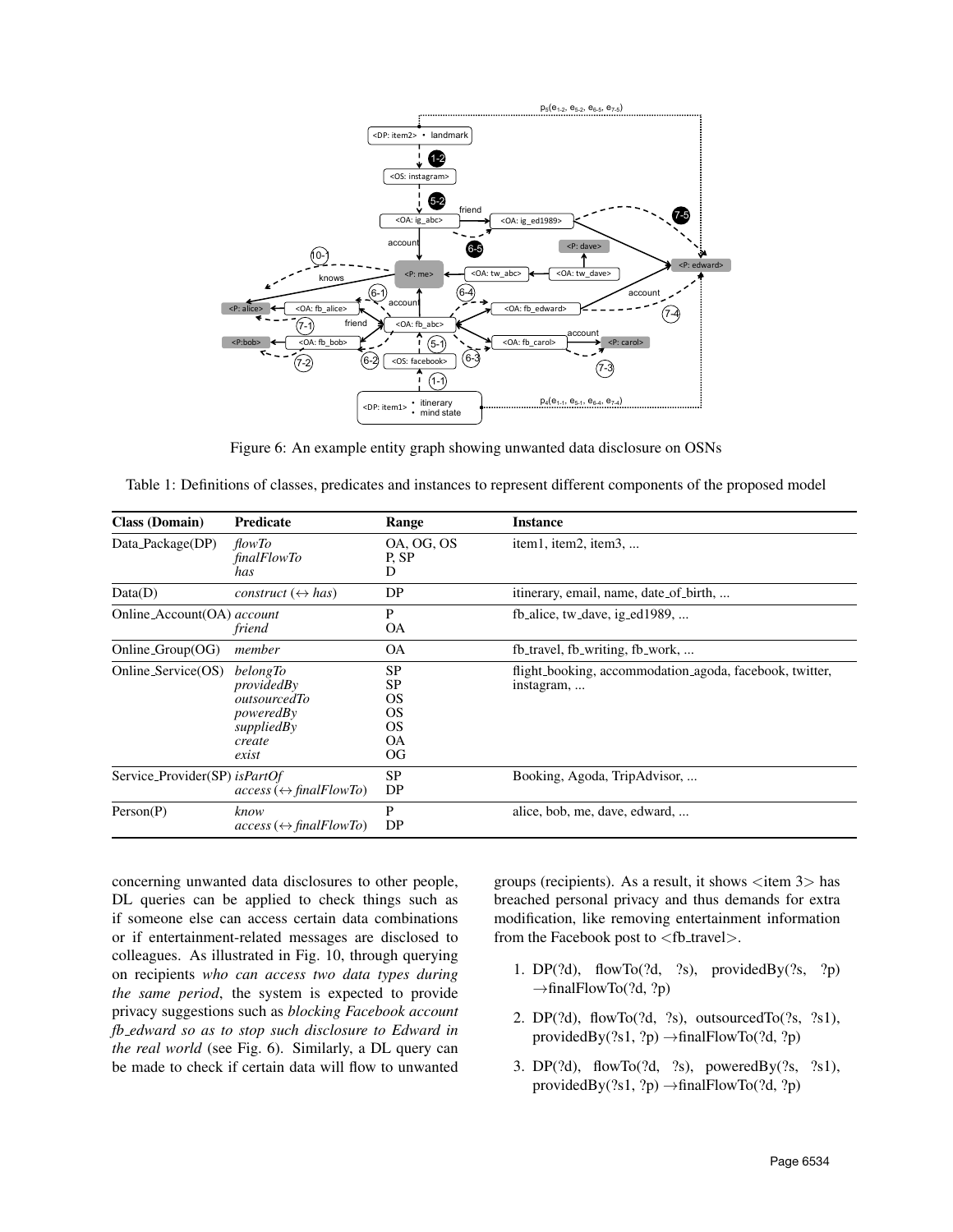<span id="page-7-1"></span>

<span id="page-7-2"></span>Figure 7: Entity graph of cross-group data disclosure

| Query (class expression)                                                 |                                                                          |
|--------------------------------------------------------------------------|--------------------------------------------------------------------------|
| Service_Provider that access some (Data_Package that has some Sensitive) |                                                                          |
|                                                                          |                                                                          |
|                                                                          |                                                                          |
| Execute<br>Add to ontology                                               |                                                                          |
|                                                                          |                                                                          |
| Query results                                                            |                                                                          |
| Direct superclasses (1 of 1)                                             |                                                                          |
| Service Provider                                                         |                                                                          |
|                                                                          |                                                                          |
| Instances (11 of 11)<br>Agoda                                            |                                                                          |
| <b>Booking.com</b>                                                       |                                                                          |
| <b>GoToGate</b>                                                          |                                                                          |
| Kayak                                                                    | Company group1                                                           |
| OpenTable                                                                |                                                                          |
| Princeline.com                                                           |                                                                          |
| Rentalcars.com                                                           | Company group2                                                           |
| TravelJigsaw                                                             |                                                                          |
| flygresor.se                                                             |                                                                          |
| $m$ ytrip.com                                                            |                                                                          |
| supersaver                                                               |                                                                          |
|                                                                          | Booking flight on Booking.com                                            |
|                                                                          |                                                                          |
|                                                                          |                                                                          |
| DL query:<br>Query (class expression)                                    |                                                                          |
|                                                                          | Service_Provider that access some (Data_Package that has some Sensitive) |
|                                                                          |                                                                          |
|                                                                          |                                                                          |
| Execute<br>Add to ontology                                               |                                                                          |
|                                                                          |                                                                          |
| Query results                                                            |                                                                          |
| Direct superclasses (1 of 1)                                             |                                                                          |
| Service_Provider                                                         |                                                                          |
|                                                                          |                                                                          |
|                                                                          |                                                                          |
| Agoda                                                                    |                                                                          |
| <b>Booking.com</b>                                                       |                                                                          |
| <b>Kayak</b>                                                             |                                                                          |
| OpenTable                                                                |                                                                          |
| Princeline.com                                                           | Company group1                                                           |
| <b>Rentalcars.com</b>                                                    |                                                                          |
| Instances (7 of 7)<br>TravelJigsaw                                       |                                                                          |

Figure 8: Example query on sensitive data disclosures

- 4. DP(?d), flowTo(?d, ?s), suppliedBy(?s, ?s1), providedBy(?s1, ?p)  $\rightarrow$  finalFlowTo(?d, ?p)
- 5. SP(?p), isPartOf(?p, ?q), isPartOf(?r, ?q), finalFlowTo(?d, ?p)  $\rightarrow$  finalFlowTo(?d, ?r)
- 6. DP(?d), flowTo(?d, ?s), finalFlowTo(?d, ?p1), belongTo(?s, ?p)  $\rightarrow$  finalFlowTo(?d, ?p)
- 7. DP(?d), flowTo(?d, ?a), account(?a, ?p)  $\rightarrow$ finalFlowTo(?d, ?p)

<span id="page-7-3"></span>

| DL query:                                        |                                                                                                                                |
|--------------------------------------------------|--------------------------------------------------------------------------------------------------------------------------------|
| Query (class expression)                         |                                                                                                                                |
|                                                  | Service_Provider that (access some (Data_Package that has some Location) and access some (Data_Package that has some Profile)) |
| Add to ontology<br>Execute                       |                                                                                                                                |
| Query results                                    |                                                                                                                                |
| Direct superclasses (1 of 1)<br>Service Provider |                                                                                                                                |
| Instances (7 of 7)<br>Agoda                      |                                                                                                                                |
| Booking.com                                      |                                                                                                                                |
| <b>Kayak</b><br><b>OpenTable</b>                 | Package 1:                                                                                                                     |
| Princeline.com<br>Rentalcars.com<br>Travelligsaw | Booking flight on Booking.com<br>Booking hotel on Agoda                                                                        |
|                                                  |                                                                                                                                |
| DL query:                                        |                                                                                                                                |
| Query (class expression)                         |                                                                                                                                |
|                                                  | Service_Provider that (access some (Data_Package that has some Location) and access some (Data_Package that has some Profile)) |
| Add to ontology<br>Execute                       |                                                                                                                                |
| Query results                                    | ٠                                                                                                                              |
| Direct superclasses (1 of 1)<br>Service Provider |                                                                                                                                |
| Instances (0 of 0)                               | Package 2:<br>Booking flight on Agoda<br>Booking hotel on GoToGate                                                             |

<span id="page-7-4"></span>Figure 9: Example query on combined data disclosures

| DL query:                                                        |  |  |
|------------------------------------------------------------------|--|--|
| Query (class expression)                                         |  |  |
| Data Package that has some Entertainment that (flowTo some Work) |  |  |
| Execute<br>Add to ontology                                       |  |  |
| Query results                                                    |  |  |
| Instances (1 of 1)<br>item3                                      |  |  |
|                                                                  |  |  |



- 8. DP(?d), finalFlowTo(?d, ?p), know(?p, ?p1)  $\rightarrow$ finalFlowTo(?d, ?p1)
- 9. DP(?d), flowTo(?d, ?s), create(?s, ?a), friend(?a,  $?a1) \rightarrow flowTo(?d, ?a1)$
- 10. DP(?d), flowTo(?d, ?g), member(?g, ?a)  $\rightarrow$ flowTo(?d, ?a)

# <span id="page-7-0"></span>5. Related work

The most related area is privacy ontologies, which often involve a graph-based model. Most work on this topic mainly focuses on specifying conditions of data access by the controllers. For instance, ontological models can be built to incorporate privacy causes, impacts and contextual factors. Sacco and Passant (2011) proposed a privacy preference ontology (PPO) to allow users specify fine-grained conditions of using of their RDF data [\[12\]](#page-9-9). To effectively combine data (or knowledge) of different sources in the cyber security domain, a knowledge graph STUCCO was built up with data from 13 structured sources [\[13\]](#page-9-10). To ensure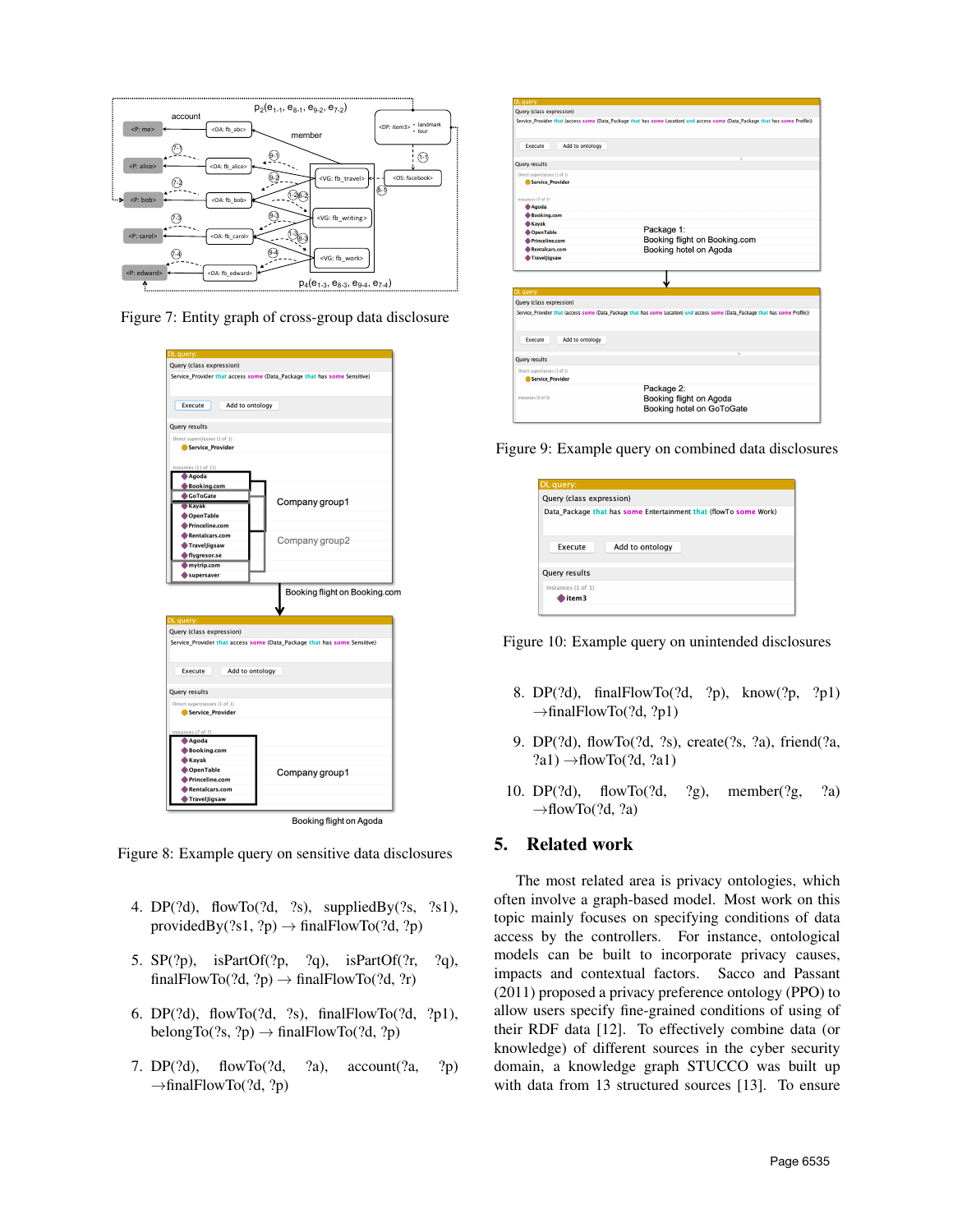privacy criteria of different stakeholders are properly implemented, Kost et al. integrated an ontology into privacy policy specifications and the evaluation of privacy constraints [\[14\]](#page-9-11). Michael et al. proposed a privacy ontology to support the provision of privacy and derive the privacy levels associated with e-commerce transactions and applications [\[3\]](#page-9-2). To guarantee business processes are performed securely, Ioana et al. designed a semantic annotation tool to assist users in specifying security and privacy constraints onto different business process models [\[15\]](#page-9-12). As far as we know, no existing ontologies consider how likely privacy issues are caused from user-centric data flows like we report in this paper.

Reasoning from background knowledge on human relationships, content types and contextual factors can support decision making on authorization and privacy preservation. Passant et al. [\[16\]](#page-9-13) utilized semantic vocabularies such as FOAF (friend of a friend) and SIOC (Semantically Interlinked Online Communities) to establish a trust and privacy layer to restrict publishing, sharing or browsing data by various social behaviors. By categorizing privacy violations of OSNs as endogenous and exogenous information disclosures in a direct or an indirect way, an agent-based representation was proposed based on users' privacy requirements on their generated contents [\[17\]](#page-9-14). Considering that limited privacy requirements can be expressed through access control policies, semantic data models have been suggested to assist in authorization to reduce leakage risks [\[18\]](#page-9-15). To anonymize e-health records with statistical disclosure control (SDC) methods, the healthcare terminology SNOMED  $CT<sup>3</sup>$  $CT<sup>3</sup>$  $CT<sup>3</sup>$  was incorporated into a privacy ontology to mask categorical attributes and preserve information utility [\[19\]](#page-9-16). To help designers understand security mechanisms and how well they are aligned with corporate missions, the ontology is also modelled about information systems and settings on permission, delegation, and trust at the organizational level [\[20\]](#page-9-17).

Another closely related research area is OSN (structural) anonymity. Focusing on OSN data protection, Qian et al. [\[21\]](#page-9-18) proposed individual network snapshots. In case sensitive attributes are inferred by attackers, distance between published data and background knowledge needs to be controlled in a safe range. Noticing that anonymized graphs may incur identification attacks, Peng et al. [\[22\]](#page-9-19) developed a two-staged algorithm: constructing a sub-graph of users (seed) and connecting to the rest (grow) to show the feasibility. User similarities are shared among "neighbors". As a result, knowing neighbor nodes

and attached attributes can increase the probability of identification central users [\[23\]](#page-9-20). In addition to static relations, "contact graphs" are formalized with contextual factors in mobility [\[24\]](#page-9-21). Similarly, graph representations storing user interactions over OSNs should be protected against privacy attacks [\[25\]](#page-9-22). Singh and Zhan analyzed the vulnerability to identity attacks based on topological properties [\[26\]](#page-9-23). Instead of modeling network graphs, Li et al. converted tabular data in data graphs, including original datasets, anonymity datasets and background knowledge of attackers [\[27\]](#page-9-24). Instead of direct anonymity on graphs, our goal is to offer users a knowledge graph about data flows to reflect their activities in the wider business world (online and offline). Since our approach effectively combines the ontological formalization about data flows, graph-based structures of service providers and people as well as a knowledge base with semantic meanings to support automatic reasoning on potential issues individual users care about, we believe that this model can support further development of user-centric privacy-enhancement applications on personal devices, for the purposes such as monitoring data-related activities through different mobile apps.

# <span id="page-8-0"></span>6. Conclusions and future work

In this paper, we propose a user-centric, graph-based semantic model to identify data flows produced from a given user's online and offline activities that can potentially lead to privacy issues. In the conceptual model, privacy issues concerning the given user can be represented as specific topological patterns involving one or more data-flow paths. The model is generic enough to be applied to a wider range of scenarios, some of which were given in this paper to illustrate how it can be used. We also demonstrate that the model can be easily implemented using OWL tools to enable automatic semantic reasoning of privacy issues. We plan to conduct some future work such as the following.

*Enriched the ontological model*: More entity types and relations; more complicated business models; more complicated inter-personal relations; more complicated data structures; incorporation of a legal framework for data protection and privacy laws.

*Explicit benefit returns*: The proposed model implicitly covers some benefits, e.g. disclosing data to a service provider to get a desired (i.e. personalized) service by return. Therefore, more quantitative and explicit benefit/value returns can be added to allow consider privacy issues in a more contextualized manner and to do better reasoning.

*Invisible data flows*: This work mainly focuses on

<span id="page-8-1"></span><sup>3</sup>[http://www.snomed.org/snomed-ct/](http://www.snomed.org/snomed-ct/five-step-briefing) [five-step-briefing](http://www.snomed.org/snomed-ct/five-step-briefing)